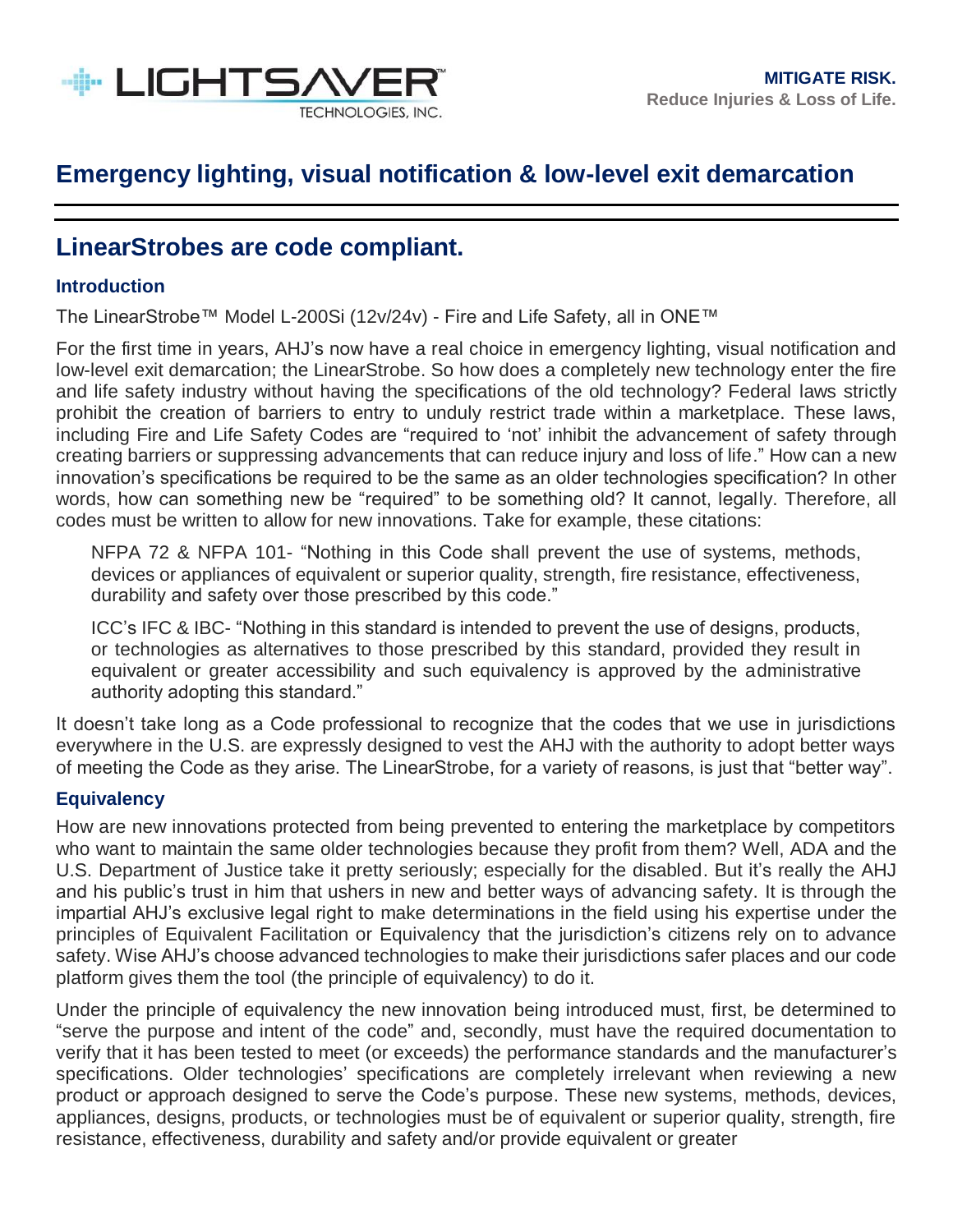accessibility over those prescribed by the code used in the jurisdiction in order to be approved by the governing AHJ.

By virtue of being tested and listed to the very highest standards of performance in the industry, UL 1971, the LinearStrobe is already pre-qualified and readied for AHJ approval using equivalency for its use in any application where lower performance standards, such as UL 924 and UL 1994, etc. apply. Test reports, listing confirmations and other supporting studies and data are readily available for free for AHJ's considering the LinearStrobe for a variety of uses in emergency lighting, visual notification and low-level exit demarcation applications.

#### **Purposes**

The obvious purpose of the LinearStrobe™ is "to alert people to an emergency condition (like fire) "and" to help them to locate the exits and/or path of egress below stratified smoke layers." It simultaneously Alerts, Demarks "and" Directs; effectively meeting or exceeding the intended purpose of the Codes that require devices or appliances in the visible notification, exit & egress signage/path marking and emergency lighting classifications. The LinearStrobe clearly serves the intended purposes of the Codes that regulate these 3 primary and very different fire and life safety fronts:

VISUAL NOTIFICATION**:** The purpose of visible notification appliances is to flash in synchronized fashion to "alert" the deaf and hearing impaired to the existence of a fire emergency condition.

EXIT & EGRESS SIGNAGE/MARKING: The purpose of low-level exits signs is to help people locate the path of egress below the stratified smoke layers.

EMERGENCY LIGHTING: The purpose of emergency lighting systems is to "minimize danger to life from the effects of fire, including smoke, heat, and toxic gases created during a fire" and "to allow for the prompt escape of occupants from buildings or, where desirable, into safe areas within buildings".

In all 3 of these very different emergency signaling platforms, the minimum requirements are established. The LinearStrobe™ clearly "Serves the Purpose" intended by the Codes and has the definite capability to take the place of older, and many times less effective technologies, which are traditionally utilized to satisfy these code requirements today.

As an example: Compare the LinearStrobe around an exit doorway (connected to a NAC driven by a FACP) with conventional visible notification appliances. The purpose of visual notification appliances as outlined above, Alert, synchronize and visually indicate that a fire emergency condition exists in the space to the hearing impaired. Both, the LinearStrobe and older strobe appliances can do this and both are marked to UL standards (UL 1971) to certify their capabilities. But, unlike the older technologies (like xenon-based wall or ceiling strobes) which are required by Code to be installed up high on the wall where they can quickly become obscured by thick black smoke, LinearStrobes provide their synchronized alerting in a multi-elevational way providing highly visible light at both, high "and" low levels. In addition to higher-elevational alerting, the LinearStrobe also delivers its unique format of appropriately intense highly visible light at "floor level" to serve the Code's purpose. This new system,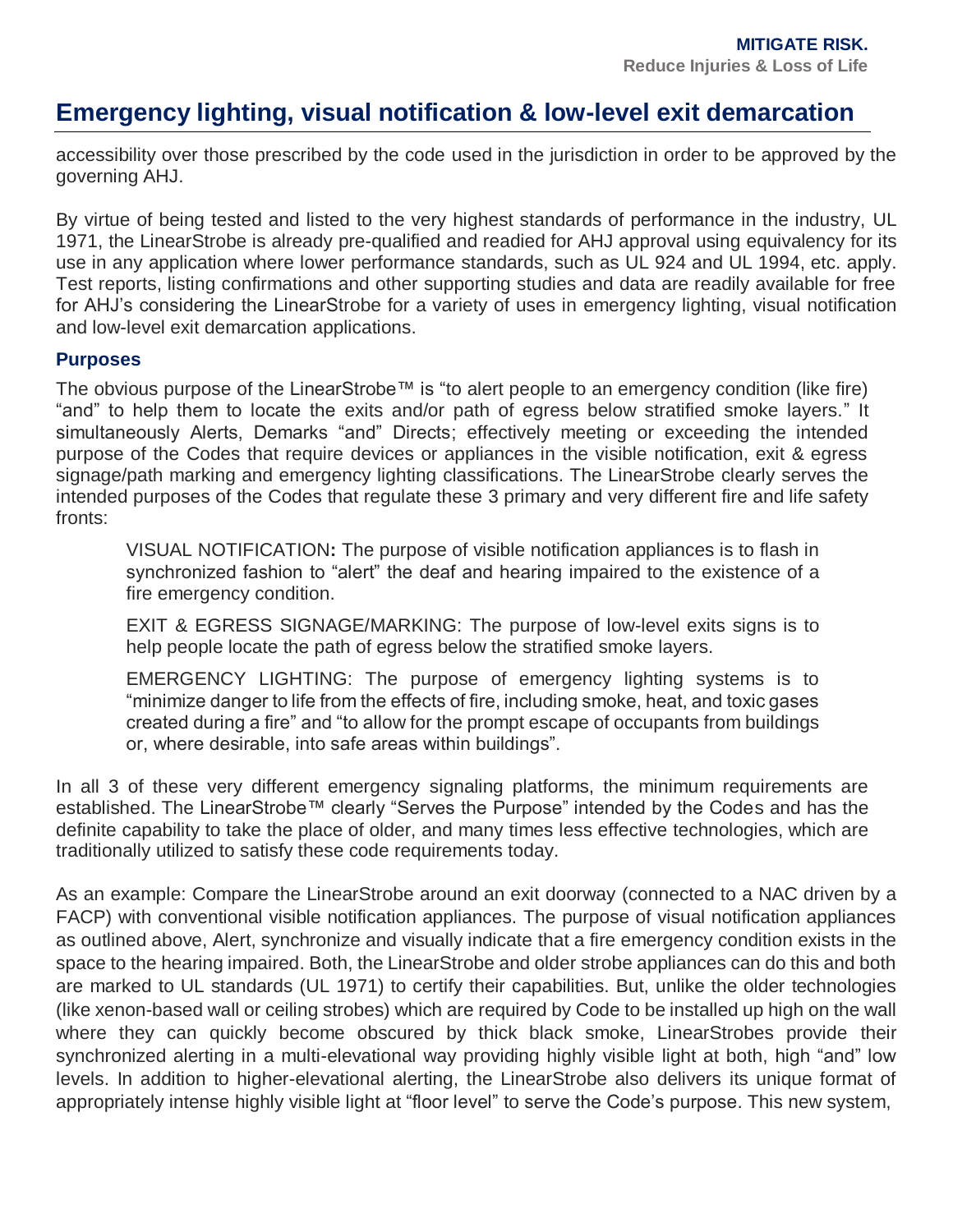method, device, appliance, design, product, or technology (The LinearStrobe) is both equivalent 'and' superior in quality, effectiveness, durability in smoke and is safer as a result. It also clearly provides greater accessibility to both the deaf 'and' other occupants that exceed those prescribed by the code. This configuration provides a much longer period of visibility for the hard of hearing occupant to directly identify, get to and move through the exit to safety under the stratified layers of smoke as the smoke builds and chokes out lights from conventional appliances.

#### **Primary & Supervised**

All UL 1971 Listed devices are primary devices because only UL 1971 devices are permitted to connect to the notification appliance circuit (i.e., the NAC). No Secondary/Auxiliary Devices are allowed to connect to the NAC, and secondary devices do not flash in sync with other primary visual notification appliances integrated in the same circuit. LinearStrobes are supervised just like all older UL 1971 visual notification appliances and can be field calibrated to marry their flash to sync with all other visual notification appliances in the line of sight and connected zone. In an effort to clarify, examples of Secondary/Auxiliary visual notification devices are devices such as flashing doorbells and flashing telephones, which do not serve the primary purpose of visual notification in Fire and Life Safety Codes.

#### **NFPA 101- Life Safety Code© Compliant**

The purpose of the life safety code is to "minimize danger to life from the effects of fire, including smoke, heat, and toxic gases created during a fire" and "to allow for the prompt escape of occupants from buildings or, where desirable, into safe areas within buildings". In this arena, LinearStrobes are, once again, superior to older technologies designed ages ago to serve this Code's intended purpose. Not only does it identify the path of egress in the event of smoke or fire like their dated counterparts, they also simultaneously provide flashing "alerting" low-level exit demarcation that is not easily obstructed like point-source flush-mount/low-level exit signs, and, even more importantly, LinearStrobes are visible from any angle of approach, unlike in-wall or flush-mount exit demarcation technology.

Additionally, where photoluminescent tapes and exit signage are utilized, LinearStrobes are an infinitely more reliable form of low-level exit demarcation technology; especially where occupancy sensors or chronic low-light conditions in spaces may hinder the charging effectiveness of the photoluminescent materials used.

### **ADA Compliant-**

LinearStrobes not only level the playing field for individuals who are deaf or hearing impaired, but they can also enhance building accessibility for many high-risk groups including people with a variety of physical or cognitive disabilities and medical conditions by increasing the amount of time the occupant has during critical moments in a fire to identify the path of egress below thick black smoke and direct them to safety. LinearStrobes, are listed to the UL 1971- Standard for Signaling Devices for the Hearing Impaired and, obviously address the particular needs of the deaf. However, this technology also has tremendous importance for a variety of disabilities such as people with intellectual and other developmental disabilities, the partially sighted, those with low-vision (including some legally blind individuals), those with known mobility difficulties, and/or those whom would likely suffer difficulties in safe evacuation as a result of long-term physician prescribed medication which might reasonably impair his/her ability to safely mobilize or evacuate in a fire or emergency event.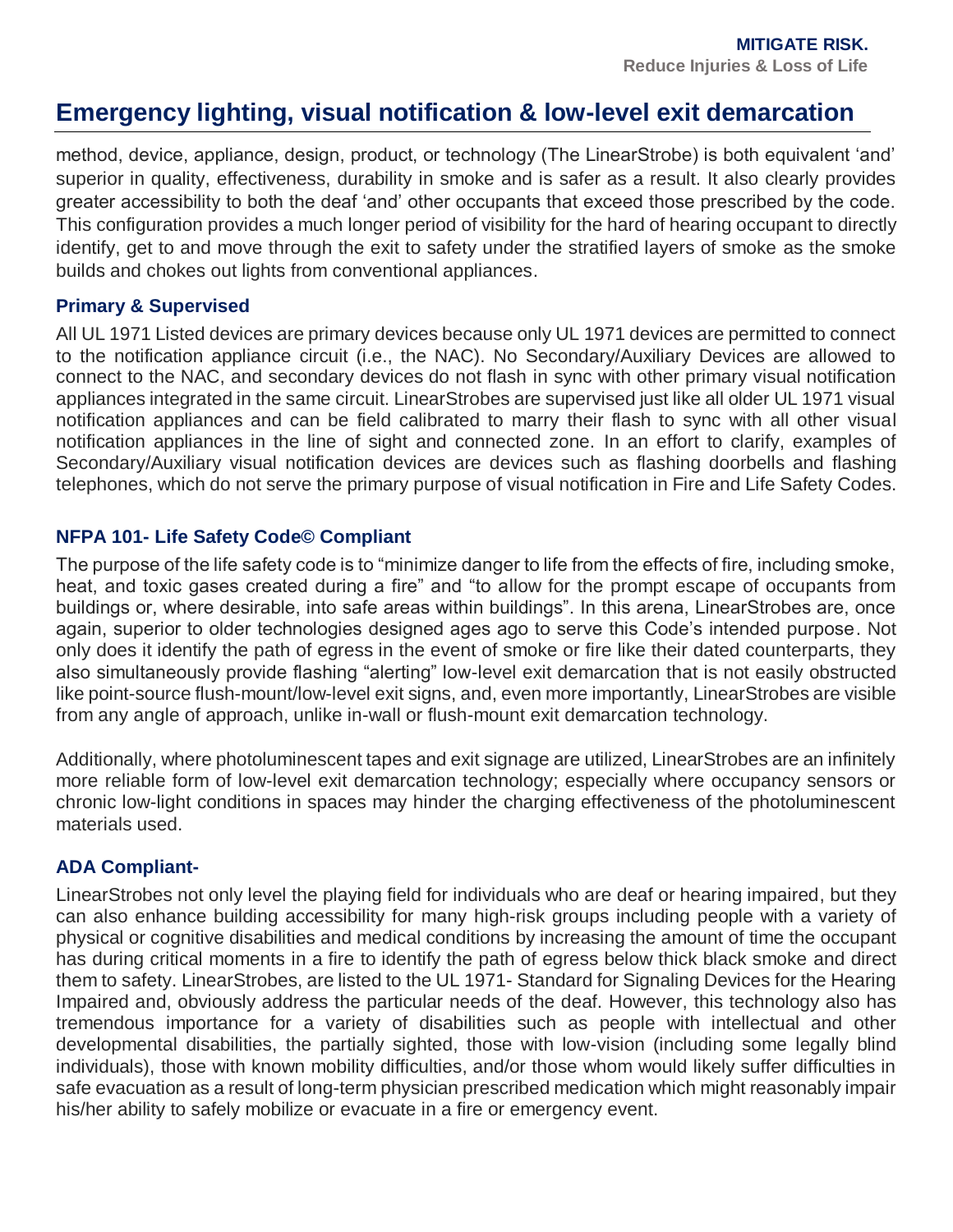The technology is designed specifically with the Americans with Disabilities Act of 1990 and a myriad of other accessibility codes and laws in mind. The device's wide availability and designed ease-ofinstallation permits the quick deployment of the technology and it is a reasonably affordable and readily achievable solution to increase accessibility.

The LinearStrobe is taking a path similar to older strobes as it enters into service under ADA/Accessibility law. ADA's platform through the use of the principle of equivalency for the benefit of the disabled brought the strobe industry to life and created quite a stir when ADA was enacted. ADA, the supreme law of the land in the accessibility realm, technically, required that all strobes have light intensities of at least 75 candela. Consider that, had our industry not cleverly re-invented its approach to light intensity, room sizes and coverages on-the-fly, we might all be installing minimum 75cd strobes everywhere. But for the principle of "equivalency", not one 15cd, or 30cd strobe light would ever been compliantly installed to meet code requirements. But, obviously, millions of these devices were "approved" throughout our nation, simply because AHJ's understood the equivalency principle and "approved" them. This understanding of equivalency and AHJ's drive to flexibly embrace new ways of making the public safe is fundamental to the LinearStrobe's future.

#### **People Focused Design™**

LinearStrobes are meticulously designed based on People-Focused Design™ principles. An example of this approach in design is how it was applied to the appliance's light output intensity level. The light intensity of even a 15 candela strobe that is designed to create high-intensity indirect point-source ambient light from high on a wall or ceiling (in thick black smoke) with hopes to provide enough light for an occupant to be able to identify the exit at a distance, could easily create flash blindness to occupants at floor level (below the thick black smoke) with a direct view where they are crawling within inches of the light source. The LinearStrobe, on the other hand, is specifically designed to operate at a light intensity that is appropriate for its logical proximity to human eyes. It is thoughtfully designed, with the impact to those that it serves as a primary consideration. In this case, in an effort to create the least likely possibility of creating flash blindness to occupants as they crawl at floor level and within inches of the luminary when approaching it and passing it as they pass through the exit portal, a People Focused Design™ approach was required. Obviously, the high intensity of older strobes is the driving reason why Code actually requires them (conventional strobes) to be installed at 80" or above finished floor elevations. If the LinearStrobe had an intensity of, even 15 candela, it would, like an older strobe technology, have high probability of creating flash blindness to occupants when their eyes are within inches of the luminary. Similarly, low-level exit signs do not flash, therefore the intensity of the luminary required a People Focused Design approach as well. The LinearStrobe is designed to serve the intended purpose of the Code, but in a more effective way.

#### **Summary**

LinearStrobes are a first and only "break-though" innovation that are Compliant with both, Fire and Life Safety Codes. This extremely versatile Fire and Life Safety technology serves many purposes in the Codes and is an obvious best choice for the informed AHJ for specific applications and locations. Its pedigree of listings, certifications and unmatched versatility sets it apart from any other device or appliance in the marketplace today. LinearStrobes provide AHJ's with a new choice in code compliant egress path marking, visual notification and low level exit demarcation. We believe they will chose wisely.